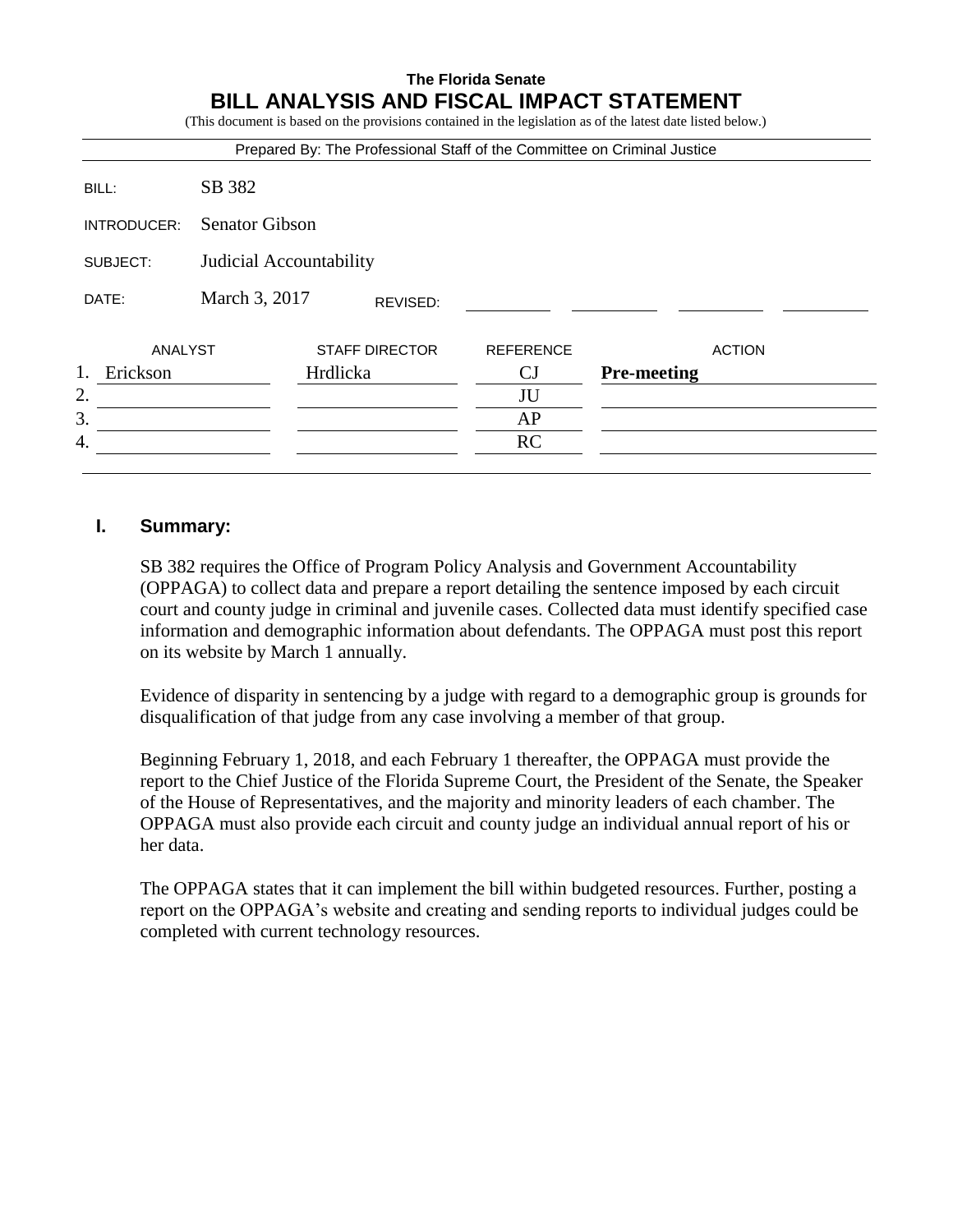## **II. Present Situation:**

## **The Office of Program Policy Analysis and Government Accountability (OPPAGA)**

The Office of Program Policy Analysis and Government Accountability (OPPAGA) was created by the Legislature in 1994.<sup>1</sup> The OPPAGA, which describes itself as the "research arm of the Florida Legislature,"<sup>2</sup> "is an office of the Legislature. OPPAGA provides data, evaluative research, and objective analyses to assist legislative budget and policy deliberations. OPPAGA conducts research as directed by state law, the presiding officers, or the Joint Legislative Auditing Committee." <sup>3</sup> The OPPAGA's research services include:

- Performance evaluations and policy reviews of government programs and follow-up reviews that assess whether agencies have resolved problems identified in earlier studies;
- Research and technical assistance to legislators and legislative committees;
- Government Program Summaries (GPS), an electronic encyclopedia containing descriptive and evaluative information on all major state programs; and
- Policy Notes, a weekly electronic newsletter of policy research of interest to Florida policymakers. 4

The OPPAGA is authorized to examine all entities and numerous records listed in s. 11.45(3), F.S., which includes accounts and records of any governmental entity created or established by law and the information technology programs, activities, functions, or systems of any governmental entity created or established by law.<sup>5</sup>

### **Disqualification of a Judge (s. 38.10, F.S.)**

Section 38.10, F.S., provides, in part, that whenever a party to any action or proceeding makes and files an affidavit stating fear that he or she will not receive a fair trial<sup>6</sup> in the court where the suit is pending on account of the prejudice<sup>7</sup> of the judge of that court against the applicant or in favor of the adverse party, the judge shall proceed no further. Another judge shall be designated in the manner prescribed by Florida law for the substitution of judges for the trial of causes in which the presiding judge is disqualified. $8$  The affidavit must state the facts and the reasons for the belief that any such bias or prejudice exists and be accompanied by a certificate of counsel of record that the affidavit and application are made in good faith.

 $\overline{a}$ 

<sup>1</sup> Chapter 94-249, L.O.F.

<sup>&</sup>lt;sup>2</sup> "What We Do," Office of Program Policy Analysis and Government Accountability, The Florida Legislature, available at <http://www.oppaga.state.fl.us/shell.aspx?pagepath=about/whatwedo.htm> (last viewed on February 28, 2017).

<sup>3</sup> "About OPPAGA," Office of Program Policy Analysis and Government Accountability, The Florida Legislature, available a[t http://www.oppaga.state.fl.us/shell.aspx?pagepath=about/about.htm](http://www.oppaga.state.fl.us/shell.aspx?pagepath=about/about.htm) (last viewed on February 28, 2017).

<sup>4</sup> *See* footnote 2.

 $5$  Section 11.51(1), F.S.

<sup>6</sup> "… [T]he protections of section 38.10 are not confined to fair treatment in the context of a trial." *Rucks v. State*, 692 So.2d 976, 977 (Fla. 2d DCA 1997) (citation omitted).

<sup>7</sup> "To achieve a judge's disqualification, the movant need not prove the judge is actually prejudiced." *Rucks v. State*, 692 So.2d at 977.

<sup>8</sup> "Florida Rule of Judicial Administration 2.160 prescribes the attendant procedure." *Rucks v. State*, 692 So.2d at 977 (citation omitted).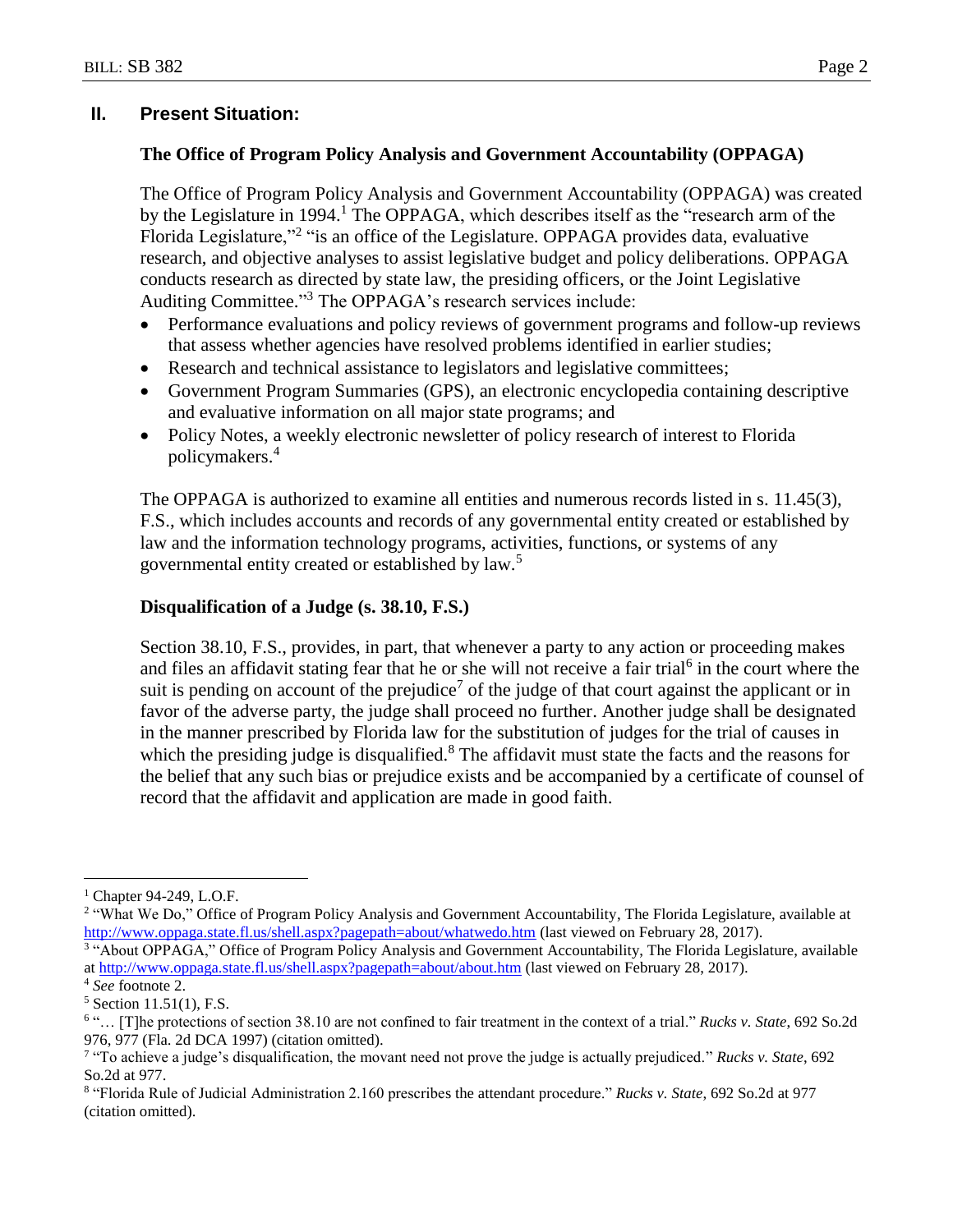### **The Criminal Punishment Code**

In 1997, the Legislature enacted the Criminal Punishment Code<sup>9</sup> (Code) as Florida's "primary sentencing policy."<sup>10</sup> Noncapital felonies sentenced under the Code receive an offense severity level ranking (Levels 1-10).<sup>11</sup> Points are assigned and accrue based upon the level ranking assigned to the primary offense, additional offenses, and prior offenses.<sup>12</sup> Sentence points escalate as the level escalates. Points may also be added or multiplied for other factors such as victim injury. The lowest permissible sentence is any nonstate prison sanction in which total sentence points equal or are less than 44 points, unless the court determines that a prison sentence is appropriate. If total sentence points exceed 44 points, the lowest permissible sentence in prison months is calculated by subtracting 28 points from the total sentence points and decreasing the remaining total by 25 percent.

Absent mitigation,  $13$  the permissible sentencing range under the Code is generally the scored lowest permissible sentence up to and including the maximum penalty provided under s. 775.082, F.S.<sup>14</sup> However, if the offender's offense has a mandatory minimum term that is greater than the scored lowest permissible sentence, the mandatory minimum term supersedes the lowest permissible sentence scored.<sup>15</sup> Further, some offenders may qualify for prison diversion under various sections of the Florida Statutes.<sup>16</sup>

One of the stated principles of the Code is that "[s]entencing is neutral with respect to race, gender, and social and economic status."<sup>17</sup> However, the Code does not include intent language that previously appeared in the law relating to the pre-Code sentencing guidelines regarding "unwarranted variation in sentencing": "The sentencing guidelines are intended to eliminate unwarranted variation in the sentencing process by reducing the subjectivity in interpreting specific offense-related and offender-related criteria and in defining the relative importance of those criteria in the sentencing decision."<sup>18</sup>

 $\overline{a}$ 

 $17$  Section 921.002(1)(a), F.S.

<sup>9</sup> Sections 921.002-921.0027, F.S. *See* chs. 97-194 and 98-204, L.O.F. The Code is effective for offenses committed on or after October 1, 1998.

<sup>10</sup> *Florida's Criminal Punishment Code: A Comparative Assessment (FY 2012-2013)* (Executive Summary), Florida Department of Corrections, available at [http://www.dc.state.fl.us/pub/sg\\_annual/1213/executives.html](http://www.dc.state.fl.us/pub/sg_annual/1213/executives.html) (last visited on February 27, 2017).

<sup>&</sup>lt;sup>11</sup> Offenses are either ranked in the offense severity level ranking chart in s. 921.0022, F.S., or are ranked by default based on a ranking assigned to the felony degree of the offense as provided in s. 921.0023, F.S.

<sup>&</sup>lt;sup>12</sup> Section 921.0024, F.S. Unless otherwise noted, information on the Code is from this source.

<sup>&</sup>lt;sup>13</sup> The court may "mitigate" or "depart downward" from the scored lowest permissible sentence if the court finds a mitigating circumstance. Section 921.0026, F.S., provides a list of mitigating circumstances.

<sup>&</sup>lt;sup>14</sup> If the scored lowest permissible sentence exceeds the maximum penalty in s. 775.082, F.S., the sentence required by the Code must be imposed. If total sentence points are greater than or equal to 363 points, the court may sentence the offender to life imprisonment.

<sup>15</sup> Fla. R. Crim. P. 3.704(d)(26).

<sup>&</sup>lt;sup>16</sup> See e.g., s. 775.082(10), F.S. (diversion for an offender whose offense is a nonviolent third degree felony and whose total sentence points are 22 points or fewer); s. 921.00241, F.S. (diversion into a Department of Corrections' prison diversion program for certain nonviolent third degree felony offenders); and s. 948.01, F.S. (diversion into a postadjudicatory treatment-based drug court program for certain nonviolent felony offenders).

<sup>&</sup>lt;sup>18</sup> Section 921.001(4), F.S. (1997).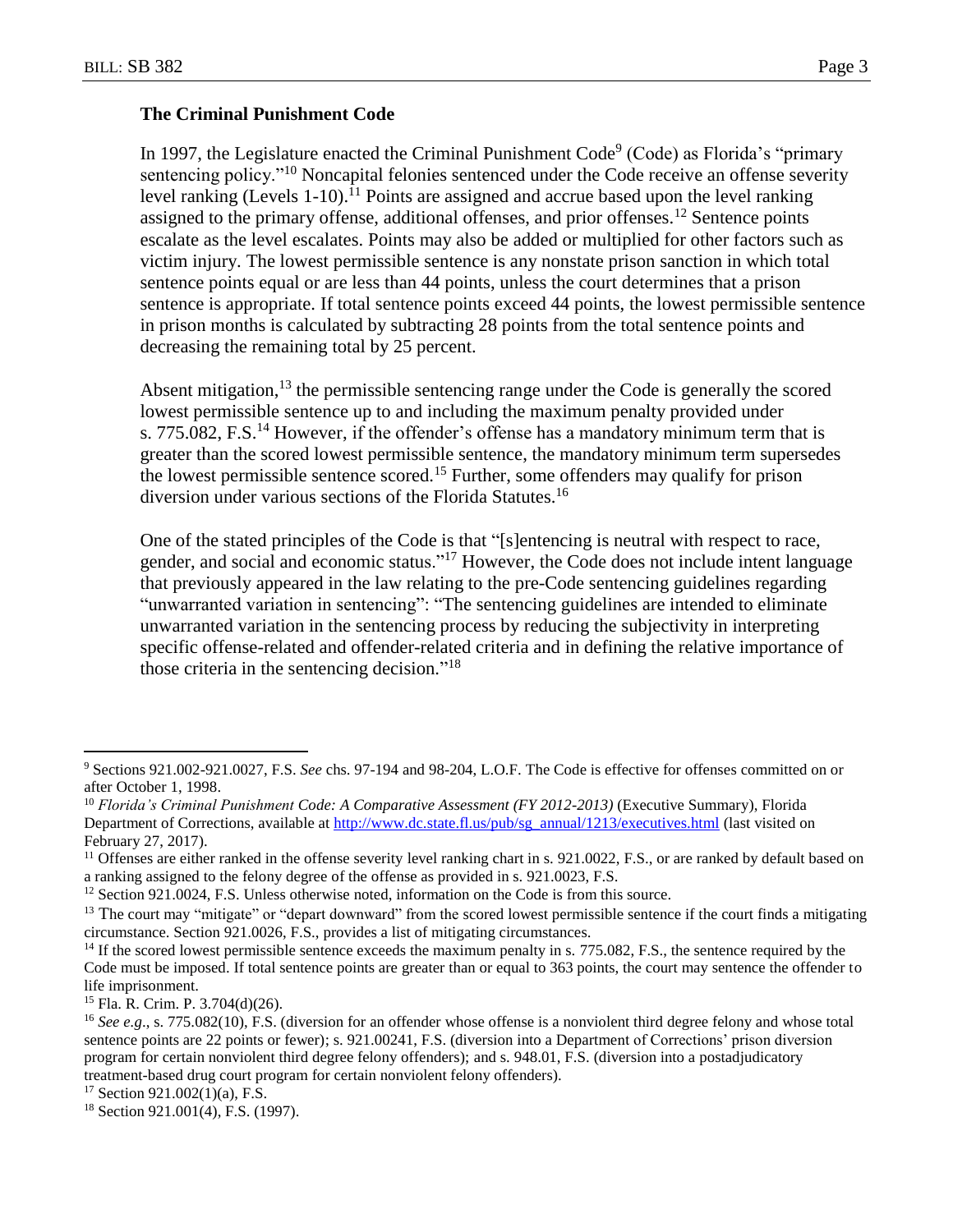Under the former sentencing guidelines, a recommended sentence was scored and the court was authorized to sentence within a range.<sup>19</sup> If the court wished to impose a prison sentence that exceeded the permissible range (an "upward departure" sentence), the sentence had to be accompanied by a written statement delineating the reasons for the departure.<sup>20</sup> The Legislature provided a list of some reasons for which a departure was reasonably justified. These departure reasons were referred to as "aggravating circumstances."<sup>21</sup>

## **III. Effect of Proposed Changes:**

The bill, which takes effect on July 1, 2017, creates s. 38.24, F.S. Section 38.24, F.S., provides that, pursuant to s. 11.51, F.S.,<sup>22</sup> the OPPAGA shall collect data and prepare a report detailing the sentence<sup>23</sup> imposed by each circuit court and county judge in criminal and juvenile cases. Collected data must identify case information and demographic information about defendants.<sup>24</sup> The initial report must reflect data collected for the previous 5 calendar years, and subsequent reports must include data collected for the previous calendar year.

Collected case information includes:

- The judge who presided over each trial;
- The judge who presided over the sentencing phase;
- The circuit and specific location of the court where each case was heard;
- Each offense for which the defendant was convicted or pled nolo contendere to;
- The range of possible sentences for each offense; and
- The sentence imposed for each offense, including, but not limited to, jail time, prison time, and probation, a fine, or any other imposed terms.

Collected demographic information on defendants includes:

- $\bullet$  Age;
- Sex;
- Race:
- Income; and
- Prior criminal history.

The OPPAGA must post this report on its website by March 1 annually.

 $\overline{a}$ 

 $22$  As previously noted, s. 11.51(1), F.S., authorizes the OPPAGA to examine all entities and records listed in s. 11.45(3),

F.S., including accounts and records of any governmental entity created or established by law and the information technology programs, activities, functions, or systems of any governmental entity created or established by law.

<sup>23</sup> The term "sentence" is typically used in the adult court system. In the juvenile court system, the final decision as to how a juvenile's case is to be handled after an adjudication is called a "disposition." However, because the OPPAGA is required to report information about "juvenile cases," "sentence" would probably be construed by the OPPAGA to include "disposition."  $24$  The term "defendants" is typically used to describe persons charged with crimes in the adult system. However, because the OPPAGA is required to report information about "juvenile cases," "defendants" would probably be construed by the OPPAGA to include children charged with delinquent acts.

<sup>19</sup> Sections 921.0014(1)(b) and 921.0016(1)(b), F.S. (1997).

<sup>&</sup>lt;sup>20</sup> Section 921.0016(1)(c), F.S. (1997).

<sup>21</sup> Section 921.0016(3), F.S. (1997).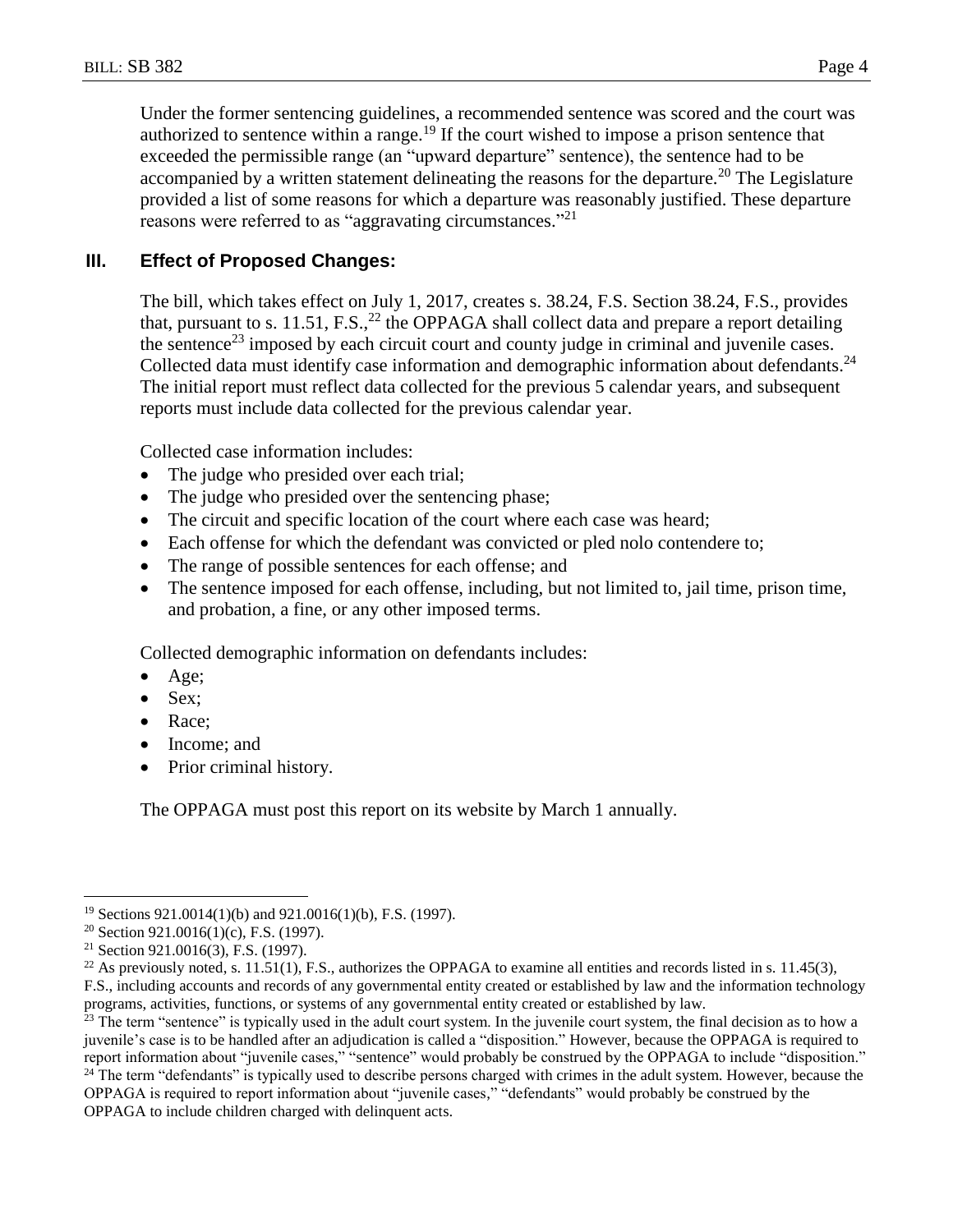The bill further provides that evidence of disparity<sup>25</sup> in sentencing by a judge with regard to a demographic group is grounds for disqualification of that judge from any case involving a member of that group.

Finally, the bill provides that, beginning February 1, 2018, and each February 1 thereafter, the OPPAGA shall provide the report to the Chief Justice of the Florida Supreme Court, the President of the Senate, the Speaker of the House of Representatives, and the majority and minority leaders of each chamber. The OPPAGA shall also provide each circuit and county judge an individual annual report of his or her data.

# **IV. Constitutional Issues:**

A. Municipality/County Mandates Restrictions:

None.

B. Public Records/Open Meetings Issues:

It is possible that some of the information collected by the OPPAGA may be from agencies or offices like the Florida Department of Law Enforcement, the Department of Corrections, the Department of Juvenile Justice, the Office of the State Courts Administrator, and the Florida clerks of court. To the extent that records information received is exempt from public disclosure or confidential and exempt, the OPPAGA is required to maintain that status.<sup>26</sup> However, criminal justice statistical information is aggregated information that typically identifies characteristics of an offender group (e.g., the percentage of offenders convicted of a specific offense), not information specific to an individual offender.

C. Trust Funds Restrictions:

None.

# **V. Fiscal Impact Statement:**

A. Tax/Fee Issues:

None.

B. Private Sector Impact:

None.

C. Government Sector Impact:

The OPPAGA states that it can implement the bill within budgeted resources. Further, posting a report on the OPPAGA's website and creating and sending reports to individual

 $\overline{a}$ 

<sup>&</sup>lt;sup>25</sup> The bill does not define the term "disparity," so it is unclear what constitutes disparity in sentencing.

<sup>26</sup> Section 11.0431(2)(a), F.S.